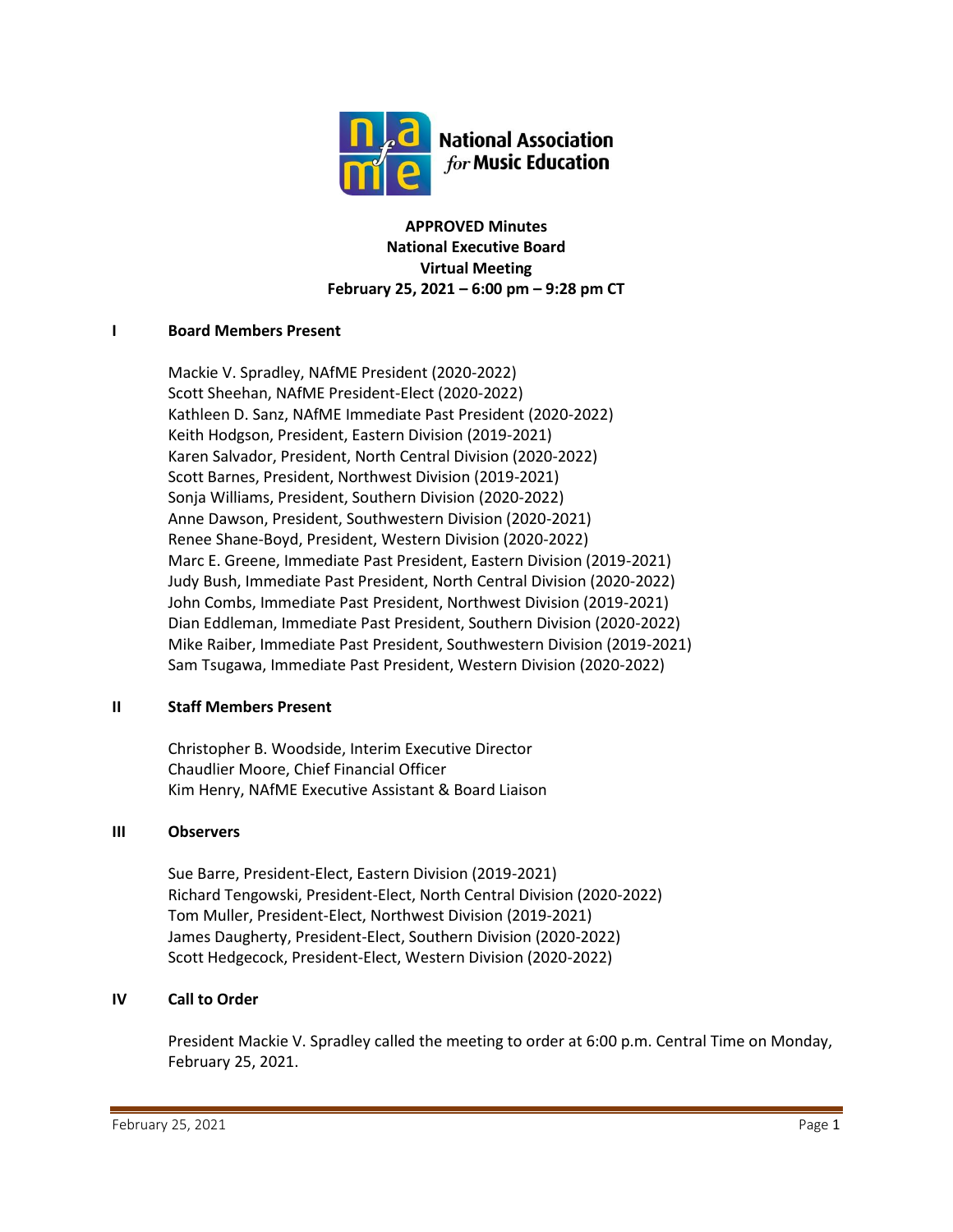## **V Review and Adoption of Agenda (Appendix A)**

*IT WAS MOVED BY COMBS, SECONDED BY WILLIAMS, AND CARRIED UNANIMOUSLY TO ADOPT THE AGENDA, INCLUDING THE CONSENT AGENDA, WITH FLEXIBILITY AS DIRECTED BY THE PRESIDENT:*

• *CONFIRMED APPROVAL OF THE NAFME MINUTES OF THE JAN. 25, 2021 NEB MEETING*

#### **VI Executive Session**

*WITHOUT OBJECTION, IT WAS CARRIED UNANIMOUSLY TO GO INTO EXECUTIVE SESSION AT 6:05 P.M.*

*WITHOUT OBJECTION, IT WAS CARRIED UNANIMOUSLY TO RETURN TO REGULAR SESSION AT 7:16 P.M.*

Observers were excused from executive session at 6:05 p.m. and invited to return to the regular session at 7:16 p.m.

The Board returned from Executive Session and reported out that it had discussed personnel, and program development issues.

The National Executive Board went back into regular session at 7:16 p.m.

*It was moved by Raiber, seconded by Combs, and carried unanimously to authorize President Spradley to enter into negotiations with Christopher B. Woodside to offer him the position of Executive Director of NAfME, removing Interim from the title.* 

#### **VII Reports**

## **A Report of Chair, Executive Committee**

President Spradley requested Chief Financial Officer, Chaudlier Moore, provide an update to the board on the request for a line of credit with NAfME's bank, Bank of America (BoA), supported by NAfME's investment firm, Merrill Lynch. Mr. Moore reviewed the parameters of the line of credit. BoA has approved a \$2M line of credit for one year. The documents have been finalized with BoA and Merrill Lynch, after consultation with NAfME's legal counsel. The board has received the documents in order to review them, and had an opportunity for questions prior to this board meeting.

*It was moved by Barnes, seconded by Bush, and carried unanimously to approve the resolutions to obtain credit for a NAfME line of credit as presented.* 

Mr. Moore, reviewed the financial report for the board. A summary analysis of actuals vs budget month to date and year to date was presented. January 2021 MTD numbers revealed there has been a 33% overall decline in the number of members joining or renewing NAfME during the same prior year period. Our assumptions attributed this drop off to the COVID-19 pandemic situation affecting teachers' desire and/or ability to join or renew. YTD, there has been a nearly 30% overall decline in the number of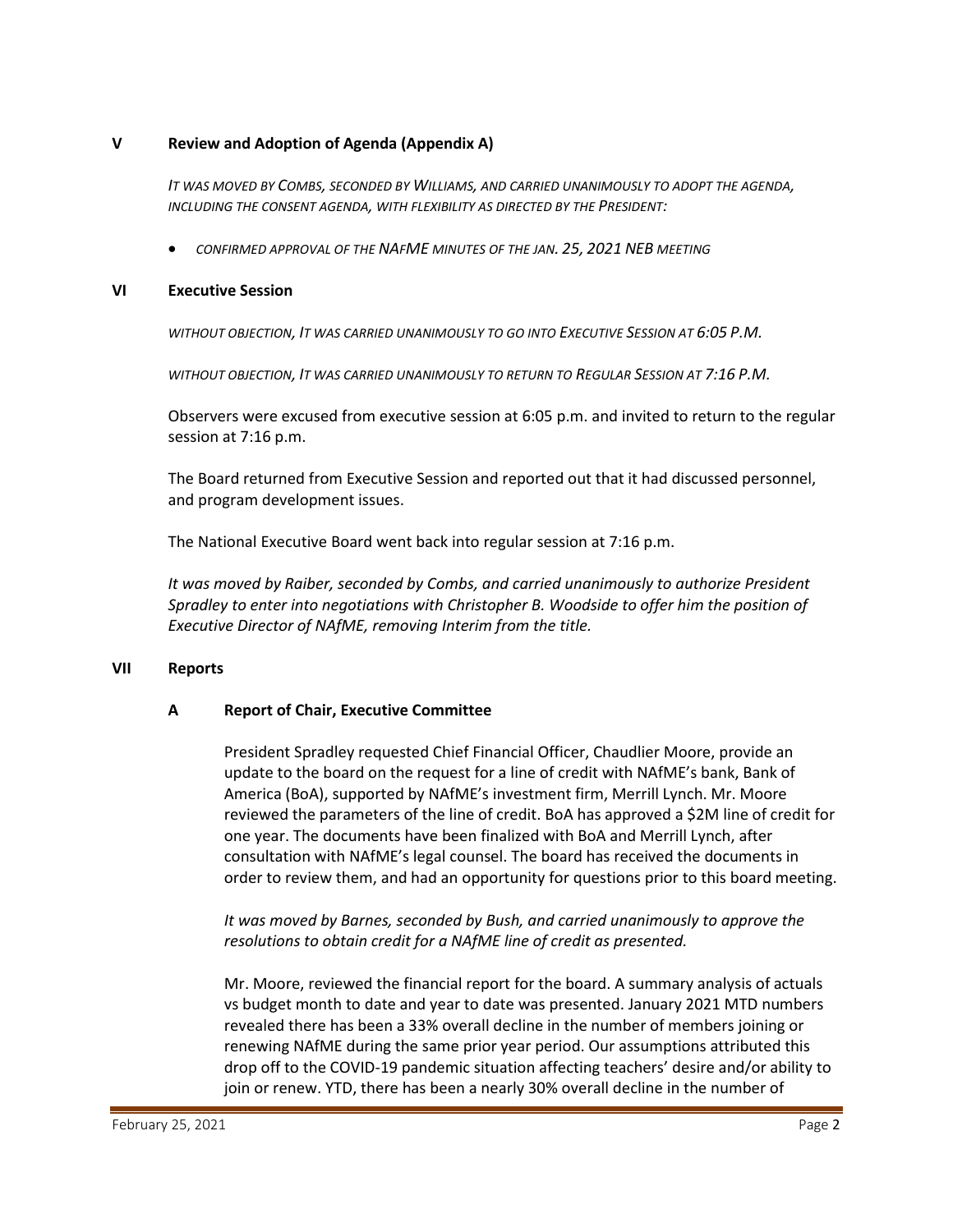members joining or renewing NAfME. The membership revenue budget approved by the NEB accounted for a 30% drop in membership join/renews for the fiscal year. The board inquired as to whether various state and division conferences might account for a possible increase in the number of join/renews corresponding with conference dates. Staff will review the data and report back to the board.

President Spradley requested that Mr. Moore review the dues recommendation policy with the board. Per policy, the national dues are calculated based on the most recent CPI dues index which is currently 1.4%. This allows the board to increase dues by \$2.00 for the next fiscal year if they chose to take that action. The board noted that many states link their dues actions to the action that NAfME takes with regard to the national dues. The board discussed what would be most helpful to members for this next fiscal year.

#### *IT WAS MOVED BY GREENE, SECONDED BY EDDLEMAN, AND CARRIED UNANIMOUSLY TO MAINTAIN THE NATIONAL DUES AT THE CURRENT LEVEL FOR FY 2021-2022.*

President Spradley updated the board on the request from the *Journal of Music Teacher Education (JMTE)* Editorial Committee to increase the number of committee members and to appoint an Associate Editor. The request is due to the increase in work over the past several years. These changes to policy will help ensure the committee can complete their work in a timely fashion going forward.

*IT WAS MOVED BY RAIBER, SECONDED BY TSUGAWA, AND CARRIED UNANIMOUSLY TO INCREASE THE NUMBER OF JMTE EDITORIAL COMMITTEE MEMBERS AND TO APPROVE THE APPOINTMENT OF AN ASSOCIATE EDITOR BY THE EDITOR OF JMTE IN POLICY V.E.001 NAFME JURIED JOURNALS, AS PRESENTED.*

President Spradley provided a report to the board on a proposed legal policy. Per policy, the board has three direct reports that include the auditor, the executive director and the attorney of record. There are existing policies in place for the review of the auditor and the executive director. Best practice recommends that the attorney of record also have a policy outlining the review of that position.

*IT WAS MOVED BY COMBS, SECONDED BY RAIBER, AND CARRIED UNANIMOUSLY TO APPROVE POLICY I.A.009 ENSURING LEGAL COMPLIANCE, AS PRESENTED.*

President Spradley provided an update to the board on the work of the Equity Committee and the Executive Committee in relation to the policies outlining the parameters of the national and division elections, NAfME Codified Policies I.J.001 and I.J.002. The Equity Committee and the Executive Committee separately reviewed these policies over a number of meetings and lengthy discussions in order to provide feedback to the board. The goal was to make the process more equitable. The board reviewed the redlined policies and made further suggestions to ensure equity throughout both policies.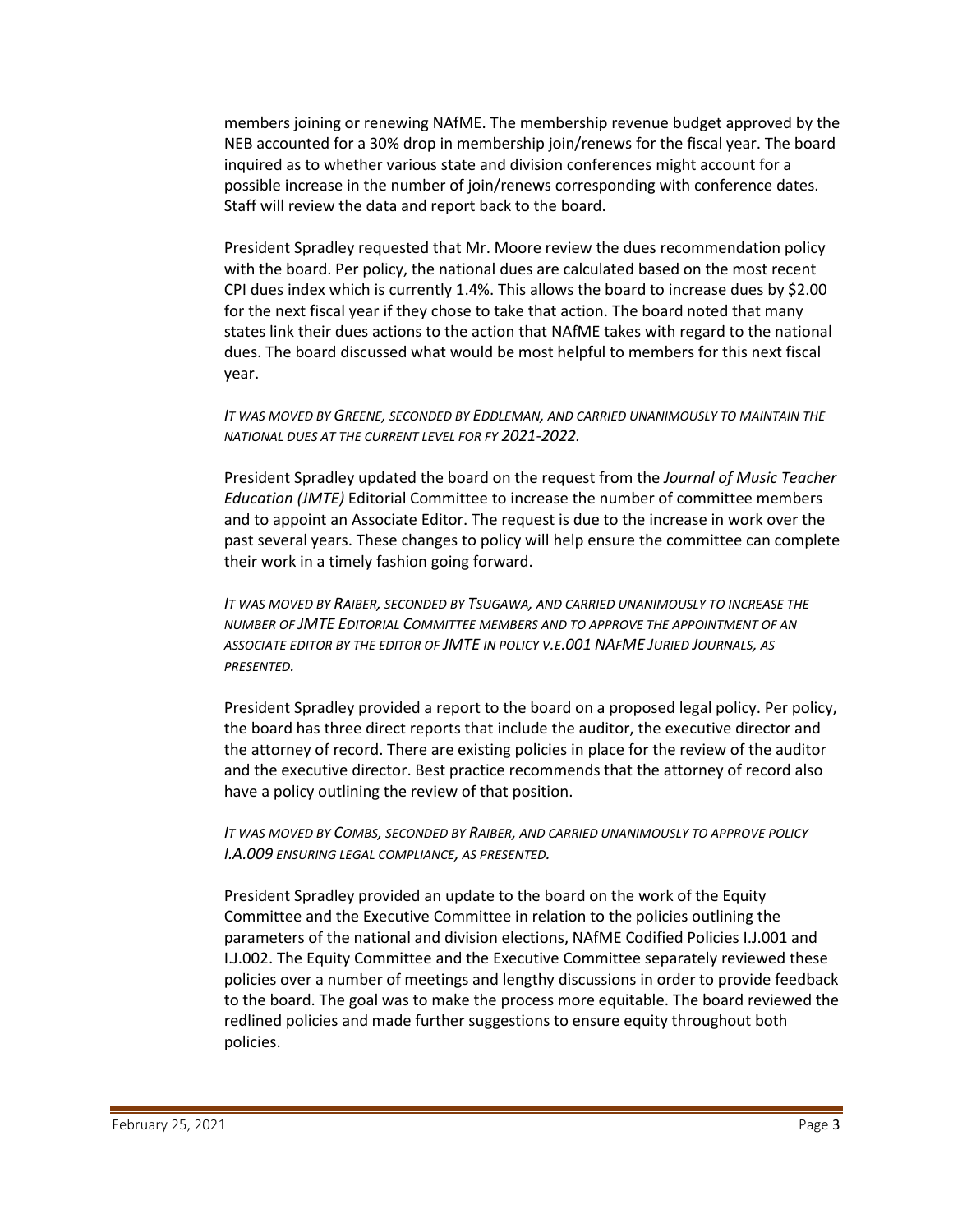*IT WAS MOVED BY BARNES, SECONDED BY COMBS, AND CARRIED, SALVADOR ABSTAINED, TO ACCEPT THE I.J.001 NOMINATIONS PRESIDENT-ELECT, NATIONAL AND DIVISION POLICY REVISIONS, AS PRESENTED.*

*IT WAS MOVED BY BARNES, SECONDED BY RAIBER, AND CARRIED, SALVADOR ABSTAINED, TO APPROVE A ONE-CYCLE VARIANCE TO APPLY FOUR (4) WEEKS TO RELEVANT DEADLINES IN THE I.J.001 NOMINATIONS PRESIDENT-ELECT, NATIONAL AND DIVISION POLICY.*

*IT WAS MOVED BY WILLIAMS, SECONDED BY SHANE-BOYD, AND CARRIED UNANIMOUSLY TO ACCEPT THE I.J.002 CONDUCT OF ELECTIONS POLICY REVISIONS, AS PRESENTED.*

President Spradley requested Interim Executive Director Christopher Woodside update the board about recent MEA activity. Mr. Woodside and Southwestern Division President Anne Dawson reviewed for the board the current situation with OKMEA. The OKMEA President requested assistance from the board after receiving a letter from members who asked to discuss the Black Lives Matter banner and statement on the NAfME website and their concerns about the Black Lives Matter organization and name having a prominent position on the NAfME website. The board had a serious discussion about how to address the request and came to a consensus that the Executive Committee would meet with the OKMEA leadership to determine the best path forward in this discussion. The board would be provided updates on this matter.

## **B Report of Chair, Professional Development Committee (PDC)**

President Spradley asked Chair Keith Hodgson to provide a written report to the board on the recent activities of the PDC immediately following this meeting.

#### **C Report on NAfME Elections**

This item was discussed earlier in this meeting when the board took action on NAfME Codified Policies I.J.001 and I.J.002.

## **VIII Old Business**

## **A 2021 Fall Division Meeting Dates**

President Spradley requested to table this discussion until the next board meeting.

#### **IX New Business**

#### **A 2022 ANHE**

President Spradley requested to table this discussion until the next board meeting.

#### **X Adjournment**

*IT WAS MOVED BY HODGSON, SECONDED BY GREENE, AND CARRIED UNANIMOUSLY TO ADJOURN THE NATIONAL EXECUTIVE BOARD MEETING ON THURSDAY, FEBRUARY 25, 2021 AT 9:28 P.M. CENTRAL TIME.*